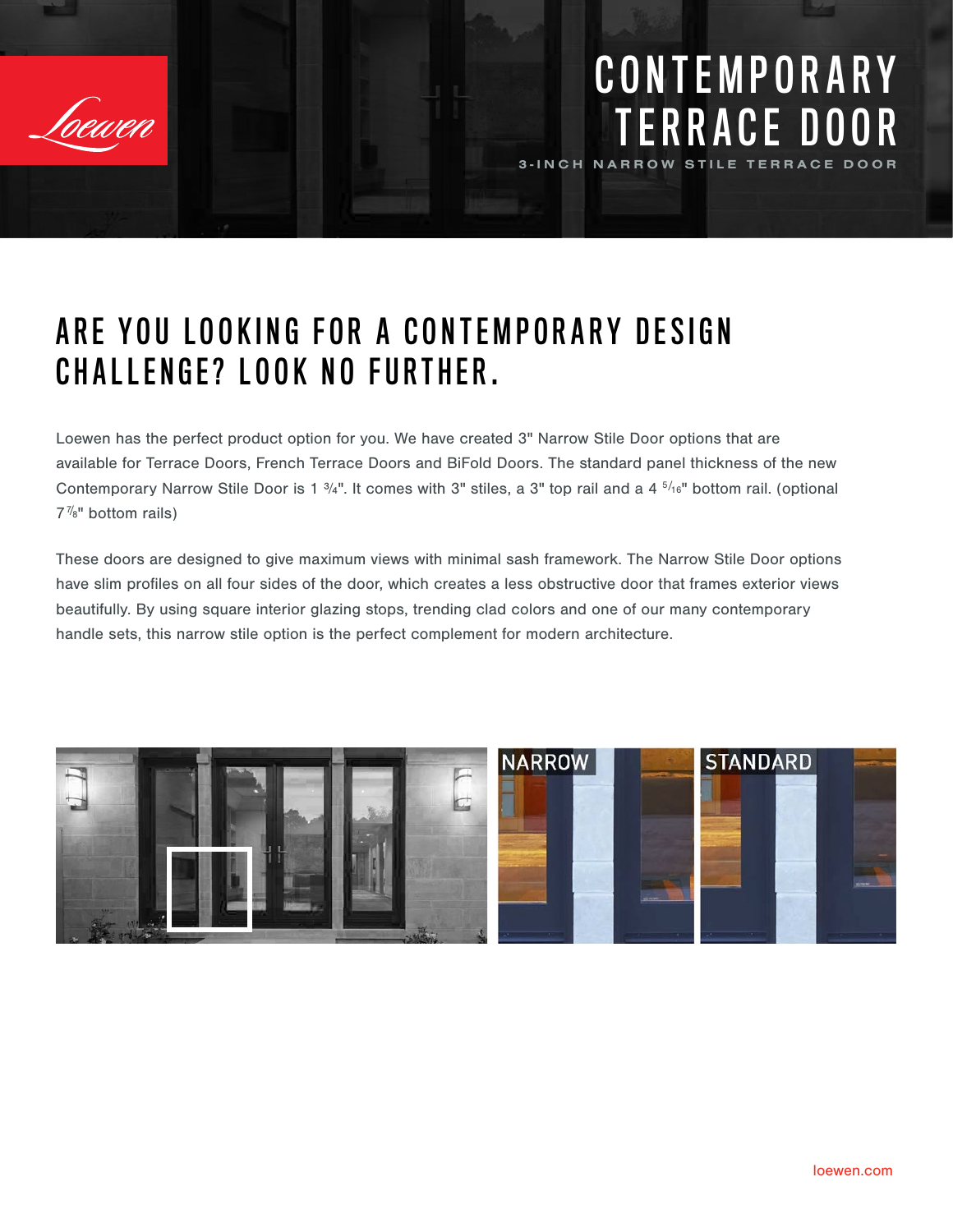### CONTEMPORARY TERRACE DOOR 3-INCH NARROW STILE TERRACE DOOR

Features

- Narrower stiles and rails compared to standard Terrace Door panels
- Incorporates standard Terrace Door frame and sill
- Available as inswing, outswing, and fixed Terrace Doors
- Available for BiFold
- Metal Clad only in all current finishes with the exception of Cyprium
- Not available in shaped units, rectangle only



#### Size

- Maximum sizes for a single Terrace Door (TD1) is a width of 36 3/8" (924mm) and a height of 106  $\frac{5}{16}$ " (2700mm) or a width of 40  $\frac{5}{16}$ " (1024mm) and a height of  $94 \frac{1}{2}$  (2400mm)
	- Rough Opening and OSM remains the same as a standard Terrace Door, refer to TD1-0927 and TD1-1024 in the Loewen Technical Guide
- Maximum sizes for a French Door (FD2) is a width of 72" (1829mm) and a height of 106 %" (2700mm) or a width of 79 %" (2029mm) and a height of 94 1/2" (2400mm)
	- Rough Opening and OSM remains the same as a standard Terrace Door, refer to FD2-1827 and FD2-2024 in the Loewen Technical Guide



#### **Options**

- Optional 7 7/8" bottom rail to align with other Terrace Door / French Door units on the job
- Ogee, Putty, Square Interior glazing stops are all available along with complementary SDL bars
- All current Terrace Door handle sets are available, including the new Dallas handle set





Out-Swing In-Swing